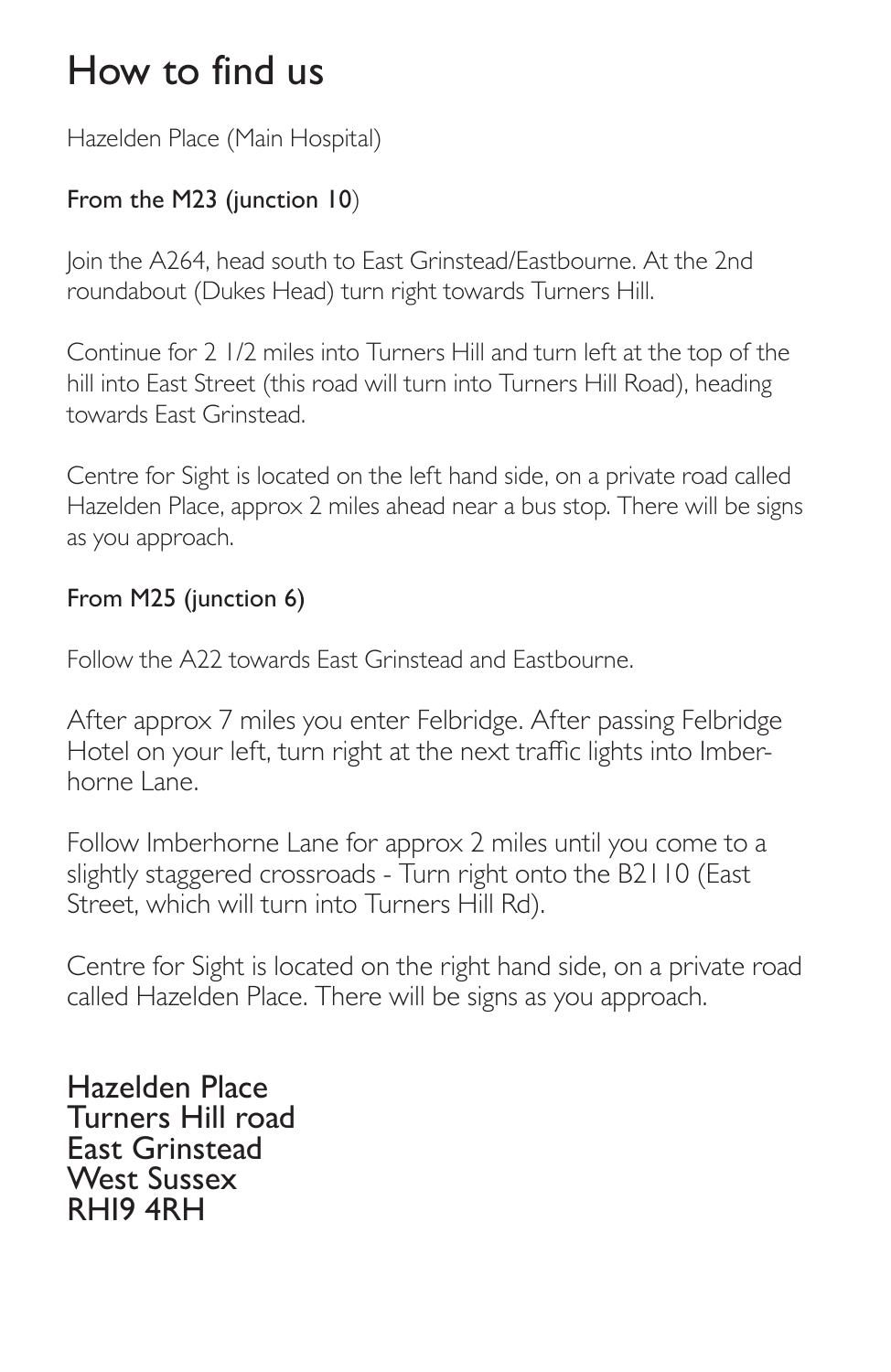### East Grinstead